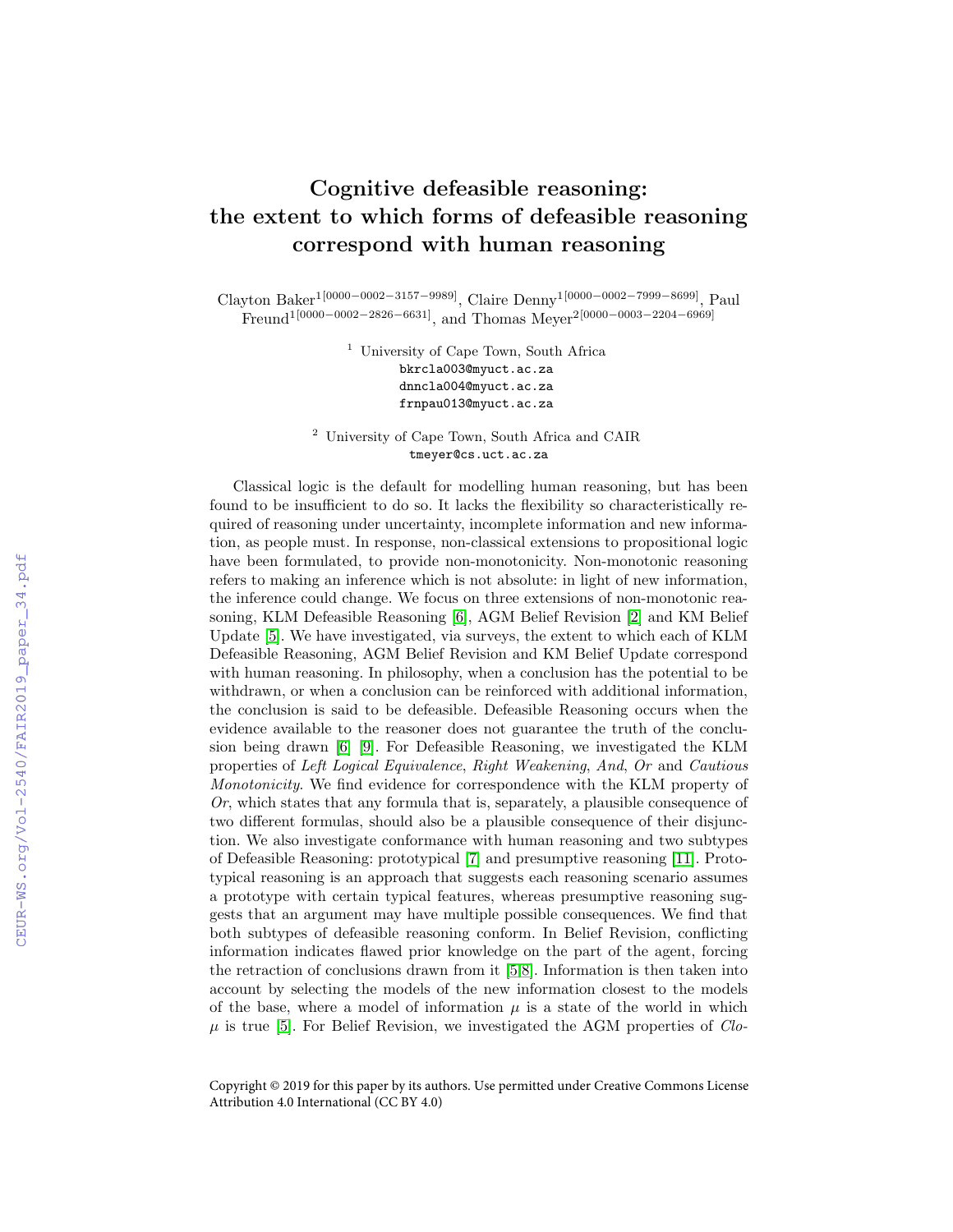#### 2 Baker et al.

sure, Success, Inclusion, Vacuity, Consistency, Extensionality, Super-expansion and Sub-expansion. We find evidence for correspondence with the AGM property of Success, which expresses that the new information should always be part of the new belief set. We also find evidence for correspondence with the AGM properties of Closure and Vacuity. Closure implies logical omniscience on the part of the ideal reasoner, including revision of their belief set. Vacuity is motivated by the principle of minimal change and suggests that if the incoming sentence is not in the original set, then there is no effect. Literature suggests a formal link between Defeasible Reasoning and Belief Revision. We take a step towards investigating whether this formal link translates to an empirical link. Thus, in the cases of Defeasible Reasoning and Belief Revision, we discuss the relationship they have with human reasoning. We find evidence that suggests, overall, Defeasible Reasoning has a normative relationship, and Belief Revision a descriptive relationship. A normative [\[3\]](#page-2-0) [\[10\]](#page-2-1) relationship suggests that humans reason according to believed norms accepted in general by other human reasoners, whereas a descriptive [\[1\]](#page-2-2) [\[4\]](#page-2-3) relationship indicates that humans choose to consider external sources of information as additional grounds on which to make an inference. In Belief Update, conflicting information is seen as reflecting the fact that the world has changed, without the agent being wrong about the past state of the world. For Belief Update, we investigated the KM postulates U1,  $U2, U3, U4, U5, U6, U7$  and  $U8$ , as seen in Table [4](#page-5-0) of the Appendix. We find evidence for correspondence with postulate U1, which states that updating with the new fact must ensure that the new fact is a consequence of the update. We find evidence for correspondence with postulate  $U3$ , which states the reasonable requirement that we cannot lapse into impossibility unless we either start with it, or are directly confronted by it. We also find evidence for correspondence with postulates U4 and  $U6$ . Postulate  $U4$  asserts that syntax is irrelevant to the results of an update. Postulate U6 states that if updating on  $\alpha_1$  entails  $\alpha_2$  and if updating on  $\alpha_2$  entails  $\alpha_1$ , then the effect of updating on either is equivalent. In the literature, the KM postulates for Belief Update have seen less acceptance than the AGM postulates for Belief Revision. To this end, we discuss counterexamples to the KM postulates, as tested in the experiment pertaining to it. While the three forms of non-monotonic reasoning examined are meant to be a better model of human reasoning than propositional logic, the results of this project indicate that they are not yet a perfect fit, with participants failing to reason in accordance with many of the properties of the systems. Future work involving conducting a study with a larger participant pool is necessary to obtain more accurate results. It may also be interesting to add blocks, in the form of different control groups, to the study to explore the effects of different circumstances on cognitive reasoning and which logic form is most closely resembled in each such block. Further avenues include a more direct comparison of survey results.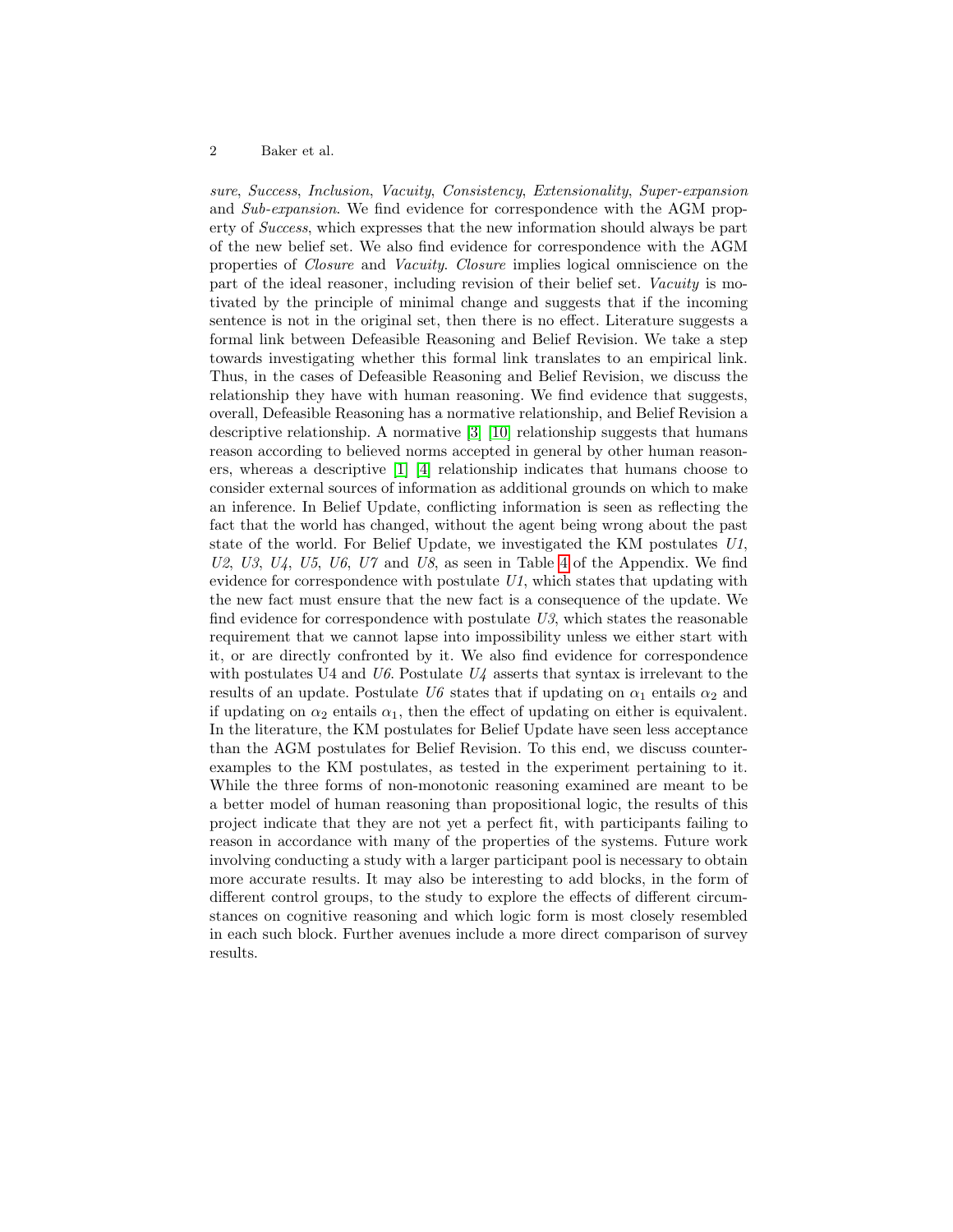# References

- <span id="page-2-2"></span>1. Aamodt, A., Plaza, E.: Case-based reasoning: Foundational issues, methodological variations, and system approaches. AI communications  $7(1)$ ,  $39-59$  (1994). <https://doi.org/10.3233/AIC-1994-7104>
- 2. Alchourrón, C.E., Gärdenfors, P., Makinson, D.: On the logic of theory change: Partial meet contraction and revision functions. Journal of Symbolic Logic 50, 510–530 (1985).<https://doi.org/10.2307/2274239>
- <span id="page-2-0"></span>3. Artosi, A., Cattabriga, P., Governatori, G.: An automated approach to normative reasoning pp. 132–145 (1994)
- <span id="page-2-3"></span>4. Besold, T.R., Uckelman, S.L.: Normative and descriptive rationality: from nature to artifice and back. Journal of Experimental & Theoretical Artificial Intelligence 30(2), 331–344 (2018). [https://doi.org/10.1080/0952813X.2018.1430860,](https://doi.org/10.1080/0952813X.2018.1430860) [https:](https://doi.org/10.1080/0952813X.2018.1430860) [//doi.org/10.1080/0952813X.2018.1430860](https://doi.org/10.1080/0952813X.2018.1430860)
- <span id="page-2-4"></span>5. Katsuno, H., Mendelzon, A.O.: On the difference between updating a knowledge base and revising it. Belief Revision 29, 183 (2003)
- 6. Kraus, S., Lehmann, D., Magidor, M.: Nonmonotonic reasoning, preferential models and cumulative logics. Artificial Intelligence 44, 167–207 (1990)
- 7. Lieto, A., Minieri, A., Piana, A., Radicioni, D.: A knowledge-based system for prototypical reasoning. Connection Science  $27(2)$ , 137–152 (2015). <https://doi.org/10.1080/09540091.2014.956292>
- 8. Martins, J., Shapiro, S.: A model for belief revision. Artif. Intell. 35, 25–79 (01 1988). [https://doi.org/10.1016/0004-3702\(88\)90031-8](https://doi.org/10.1016/0004-3702(88)90031-8)
- 9. Pelletier, F., Elio, R.: The case for psychologism in default and inheritance reasoning. Synthese 146(2), 7–35 (2005)
- <span id="page-2-1"></span>10. Torre, L.V.D., Tan, Y.: Diagnosis and decision making in normative reasoning. Artificial Intelligence and Law 7(1), 51–67 (1999). <https://doi.org/10.1023/A:1008359312576>
- 11. Verheij, B.: Correct grounded reasoning with presumptive arguments. European Conference on Logics in Artificial Intelligence pp. 481–496 (2016). [https://doi.org/10.1007/978-3-319-48758-8](https://doi.org/10.1007/978-3-319-48758-8_31) 31

# 1 SUPPLEMENTARY INFORMATION

#### 1.1 External resources

We have created a GitHub repository which contains additional resources. In this repository, we include our survey questions, the coding of the survey responses as well as our complete project paper. The GitHub repository can be accessed [by clicking here.](https://github.com/claytonbaker/CDR_FAIR_2019) In addition, a summary of our project work is also showcased on our project website which can be viewed by [clicking here.](http://projects.cs.uct.ac.za/honsproj/cgi-bin/view/2019/baker_denny_freund.zip/)

## 1.2 Defeasible Reasoning

KLM Properties Table [1](#page-3-0) presents the KLM postulates. We use  $\alpha \sim \gamma$  to represent that a statement,  $\alpha$ , defeasibly entails a statement,  $\gamma$ . Reflexivity states that if a formula is satisfied, it follows that the formula can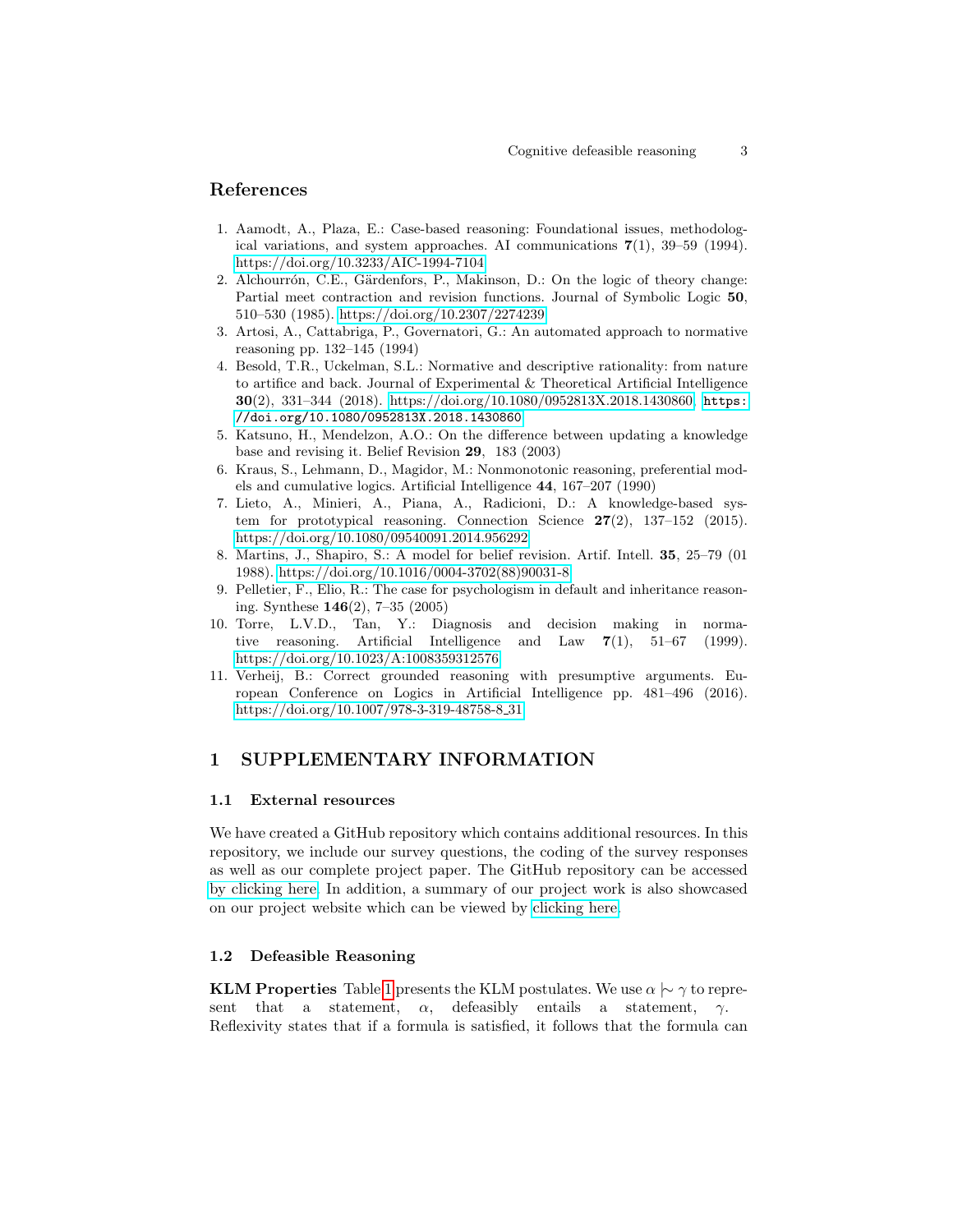#### 4 Baker et al.

| 1. Reflexivity              | $\mathcal{K} \approx \alpha \sim \alpha$                                                                                                                                                                                                                                                                                                                                                       |
|-----------------------------|------------------------------------------------------------------------------------------------------------------------------------------------------------------------------------------------------------------------------------------------------------------------------------------------------------------------------------------------------------------------------------------------|
| 2. Left Logical Equivalence | $\mathcal{K} \hspace{0.2em}\mathop{\approx}\nolimits\hspace{0.2em} \alpha \hspace{0.2em}\sim\hspace{-0.9em}\gamma, \hspace{0.2em} \mathcal{K} \hspace{0.2em}\mathop{\not{\approx}\hspace{0.5em}}\nolimits\hspace{0.2em} \alpha \hspace{0.2em}\sim\hspace{-0.9em}\mid\hspace{0.58em} \neg \beta$<br>$K \approx \alpha \wedge \beta \hspace{0.2em}\sim\hspace{-0.9em}\mid\hspace{0.58em} \gamma$ |
| 3. Right Weakening          | $\mathcal{K} \approx \alpha \rightarrow \beta, \gamma \sim \alpha$<br>$K \approx \gamma \sim \beta$                                                                                                                                                                                                                                                                                            |
| 4. And                      | $\mathcal{K} \approx \alpha \sim \beta, \mathcal{K} \approx \alpha \sim \gamma$<br>$\mathcal{K} \approx \alpha \sim \beta \wedge \gamma$                                                                                                                                                                                                                                                       |
| 5. Or                       | $\mathcal{K} \approx \alpha \sim \gamma$ , $\mathcal{K} \approx \beta \sim \gamma$<br>$\mathcal{K} \approx \alpha \vee \beta \hspace{0.2em}\sim\hspace{-0.9em}\mid\hspace{0.58em} \gamma$                                                                                                                                                                                                      |
| 6. Cautious Monotonicity    | $\mathcal{K} \approx \alpha \sim \beta, \mathcal{K} \approx \alpha \sim \gamma$<br>$\mathcal{K} \approx \alpha \wedge \beta \hspace{0.2em}\sim\hspace{-0.9em}\mid\hspace{0.58em} \gamma$                                                                                                                                                                                                       |

<span id="page-3-0"></span>Table 1. KLM Postulates

be a consequence of itself. Left Logical Equivalence states that logically equivalent formulas have the same consequences. Right Weakening expresses the fact that one should accept as plausible consequences all that is logically implied by what one thinks are plausible consequences. And expresses the fact that the conjunction of two plausible consequences is a plausible consequence. Or says that any formula that is, separately, a plausible consequence of two different formulas, should also be a plausible consequence of their disjunction. Cautious Monotonicity expresses the fact that learning a new fact, the truth of which could have been plausibly concluded, should not invalidate previous conclusions.

Additional Properties Table [2](#page-3-1) presents additional defeasible reasoning postulates.

<span id="page-3-1"></span>Table 2. Additional Postulates

|  | $ 1. \mathrm{Cut} $      | $\mathcal{K} \approx \alpha \wedge \beta \sim \gamma$ , $\mathcal{K} \approx \alpha \sim \beta$                                                        |
|--|--------------------------|--------------------------------------------------------------------------------------------------------------------------------------------------------|
|  |                          | $\mathcal{K} \approx \alpha \sim \gamma$                                                                                                               |
|  | 2. Rational Monotonicity | $\frac{\mathcal{K} \approx \alpha \sim \gamma, \ \mathcal{K} \not\models \alpha \sim \neg \beta}{\mathcal{K} \approx \alpha \wedge \beta \sim \gamma}$ |
|  |                          |                                                                                                                                                        |
|  | 3. Transitivity          | $\alpha \sim \beta, \beta \sim \gamma$                                                                                                                 |
|  |                          | $\alpha \sim \gamma$                                                                                                                                   |
|  | 4. Contraposition        | $\alpha \sim \beta$                                                                                                                                    |
|  |                          |                                                                                                                                                        |

Cut expresses the fact that one may, in his way towards a plausible conclusion, first add an hypothesis to the facts he knows to be true and prove the plausibility of his conclusion from this enlarged set of facts and then deduce (plausibly) this added hypothesis from the facts. Rational Monotonicity expresses the fact that only additional information, the negation of which was expected, should force us to withdraw plausible conclusions previously drawn. Transitivity expresses that if the second fact is a plausible consequence of the first and the third fact is a plausible consequence of the second, then the third fact is also a plausible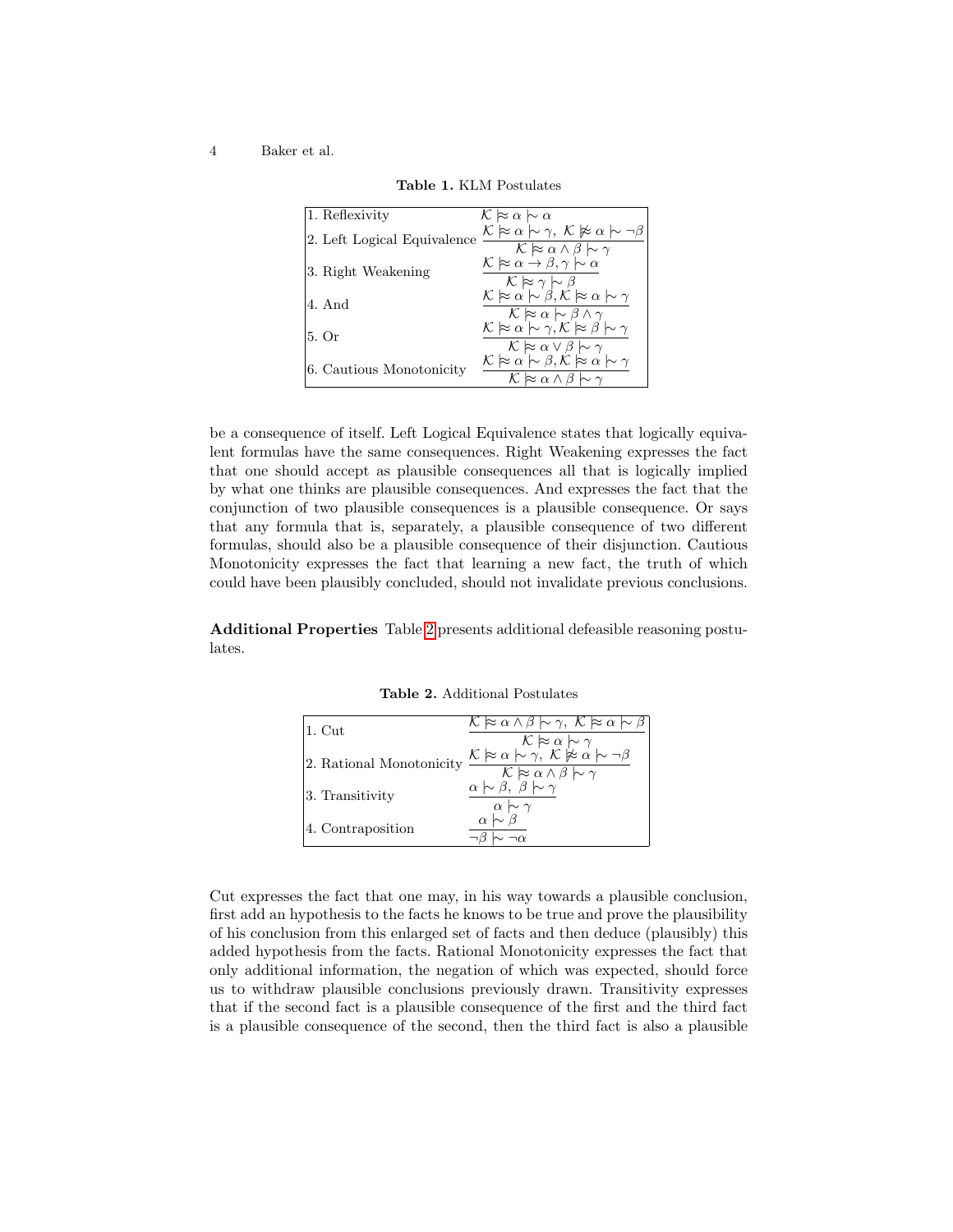consequence of the first fact. Contraposition allows the converse of the original proposition to be inferred, by the negation of terms and changing their order.

## 1.3 Belief Revision

**Properties** Table [3](#page-4-0) presents the AGM postulates.  $K * \alpha$  is the sentence representing the knowledge base after revising the knowledge base K with  $\alpha$ .

| 1. Closure        | $K * \alpha = C_n(K * \alpha)$                                                                                      |
|-------------------|---------------------------------------------------------------------------------------------------------------------|
| 2. Success        | $K * \alpha \models \alpha$                                                                                         |
| 3. Inclusion      | $\mathbf{K} * \alpha \subseteq C_n(\mathbf{K} \vee \{\alpha\})$                                                     |
| 4. Vacuity        | If $\neg \alpha \notin K$ then $C_n(K \vee {\alpha}) \subseteq K * \alpha$                                          |
| 5. Consistency    | $K * \alpha = C_n(\alpha \wedge \neg \alpha)$ only if $\models \neg \alpha$                                         |
| 6. Extensionality | If $\alpha \equiv \phi$ then $K * \alpha = K * \phi$                                                                |
|                   | 7. Super-expansion $K*(\alpha \wedge \phi) \subseteq C_n(K*\alpha \vee {\phi})$                                     |
|                   | [8. Sub-expansion If $\neg \phi \notin K$ then $C_n(K * \alpha \vee \{\phi\}) \subseteq K * (\alpha \wedge \phi)$ ] |

<span id="page-4-0"></span>Table 3. AGM Postulates

Closure implies logical omniscience on the part of the ideal agent or reasoner, including after revision of their belief set. Success expresses that the new information should always be part of the new belief set. Inclusion and Vacuity is motivated by the principle of minimum change. Together, they express that in the case of information  $\alpha$ , consistent with belief set or knowledge base K, belief revision involves performing expansion on K by  $\alpha$  i.e. none of the original beliefs need to be withdrawn. Consistency expresses that the agent should prioritise consistency, where the only acceptable case of not doing so is if the new information,  $\alpha$ , is inherently inconsistent - in which case, success overrules consistency. Extensionality effectively expresses that the content i.e. the belief represented, and not the syntax, affects the revision process, in that logically equivalent sentences or beliefs will cause logically equivalent changes to the belief set. Super-expansion and sub-expansion is motivated by the principle of minimal change. Together, they express that for two propositions  $\alpha$  and  $\phi$ , if in revising belief set K by  $\alpha$  one obtains belief set K' consistent with  $\phi$ , then to obtain the effect of revising K with  $\alpha \wedge \phi$ , simply perform expansion on K' with  $\phi$ . In short,  $K * (\alpha \wedge \phi) = (K * \alpha) + \phi$ .

### 1.4 Belief Update

**Properties** Table [4](#page-5-0) presents the KM postulates.  $\phi \circ \alpha$  is the sentence representing the knowledge base after updating the knowledge base represented by  $\phi$  with α.

U1 states that updating with the new fact must ensure that the new fact is a consequence of the update. U2 states that updating on a fact that could in principle be already known has no effect. U3 states the reasonable requirement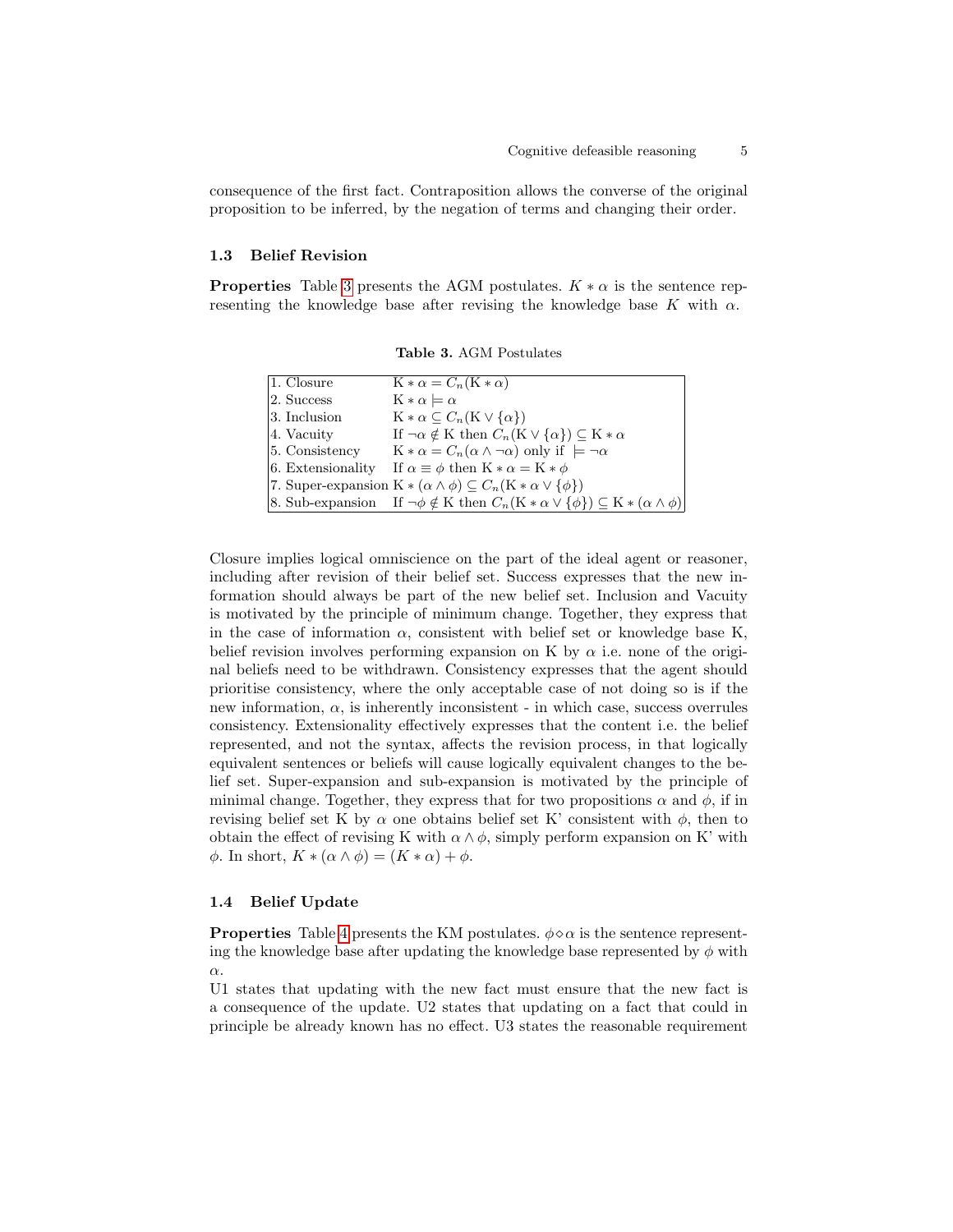6 Baker et al.

<span id="page-5-0"></span>Table 4. KM Postulates

| $\vert$ (U1) $\phi \diamond \alpha \vert = \alpha$                                                                                                       |
|----------------------------------------------------------------------------------------------------------------------------------------------------------|
| (U2) If $\phi \models \alpha$ then $\phi \diamond \alpha = \phi$                                                                                         |
| (U3) If both $\phi$ and $\alpha$ are satisfiable then $\phi \diamond \alpha$ is satisfiable                                                              |
| (U4) If $\phi_1 \leftrightarrow \phi_2$ and $\alpha_1 \leftrightarrow \alpha_2$ then $\phi_1 \diamond \alpha_1 \leftrightarrow \phi_2 \diamond \alpha_2$ |
| $ (U5) (\phi \diamond \alpha) \wedge \gamma \models \phi \diamond (\alpha \wedge \gamma)$                                                                |
| (U6) If $\phi \circ \alpha_1 \models \alpha_2$ and $\phi \circ \alpha_2 \models \alpha_1$ then $\phi \circ \alpha_1 \leftrightarrow \phi \circ \alpha_2$ |
| (U7) If $\phi$ is complete then $(\phi \diamond \alpha_1) \wedge (\phi \diamond \alpha_2) \models \phi \diamond (\alpha_1 \vee \alpha_2)$                |
| $ (U8) (\phi_1 \vee \phi_2) \diamond \alpha \leftrightarrow (\phi_1 \diamond \alpha) \vee (\phi_2 \diamond \alpha)$                                      |

that we cannot lapse into impossibility unless we either start with it, or are directly confronted by it. U4 requires that syntax is irrelevant to the results of an update. U5 says that first updating on  $\alpha$  then simply adding the new information  $\gamma$  is at least as strong (i.e. entails) as updating on the conjunction of  $\alpha$  and γ. U6 states that if updating on  $\alpha_1$  entails  $\alpha_2$  and if updating on  $\alpha_2$  entails  $\alpha_1$ , then the effect of updating on either is equivalent. U7 applies only to complete  $\phi$ , that is  $\phi$  which have only one model. If some situation arises from updating a complete  $\phi$  on  $\alpha_1$  and it also results from updating that  $\phi$  from  $\alpha_2$  then it must also arise from updating that  $\phi$  on  $\alpha_1 \vee \alpha_2$  [\[5\]](#page-2-4). U8 is the disjunction rule.